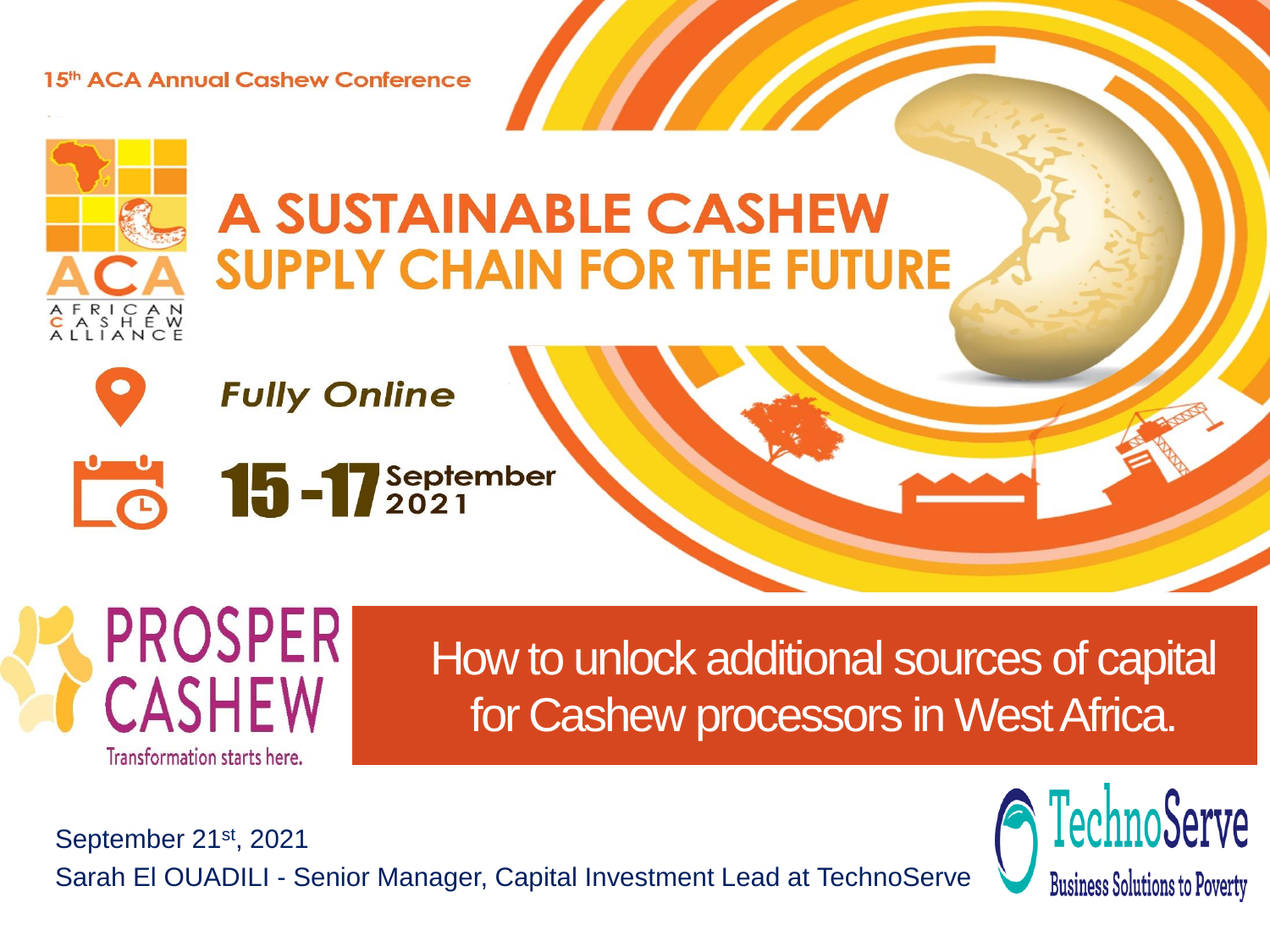## Speakers - Introduction

International Nonprofit Organization | Advisory Group | Financial Institutions | Multilateral Bank | Cashew Processing Companies



**Sarah El Ouadili** Senior Manager Capital Investment Lead Prosper Cashew – **TechnoServe** 



**Valentin Atchaoue** Regional **Business Support** Manager Prosper Cashew – **TechnoServe** 







**Thierry Koffi** West Africa Manager Prosper **Cashew** ISF Advisor

Transformation starts here.



**Franck-Alex Besset Deputy** manager of Trade and Agribusinesses Société Générale





**Simplice Chigbo Agriculture** 













**Nnaemeka Korie** Senior





**Daniel Gemana** Founder & CEO Vertex Agro *Nigeria* 

**Didier Coulibaly** CEO **Sobery** *Côte d'Ivoire*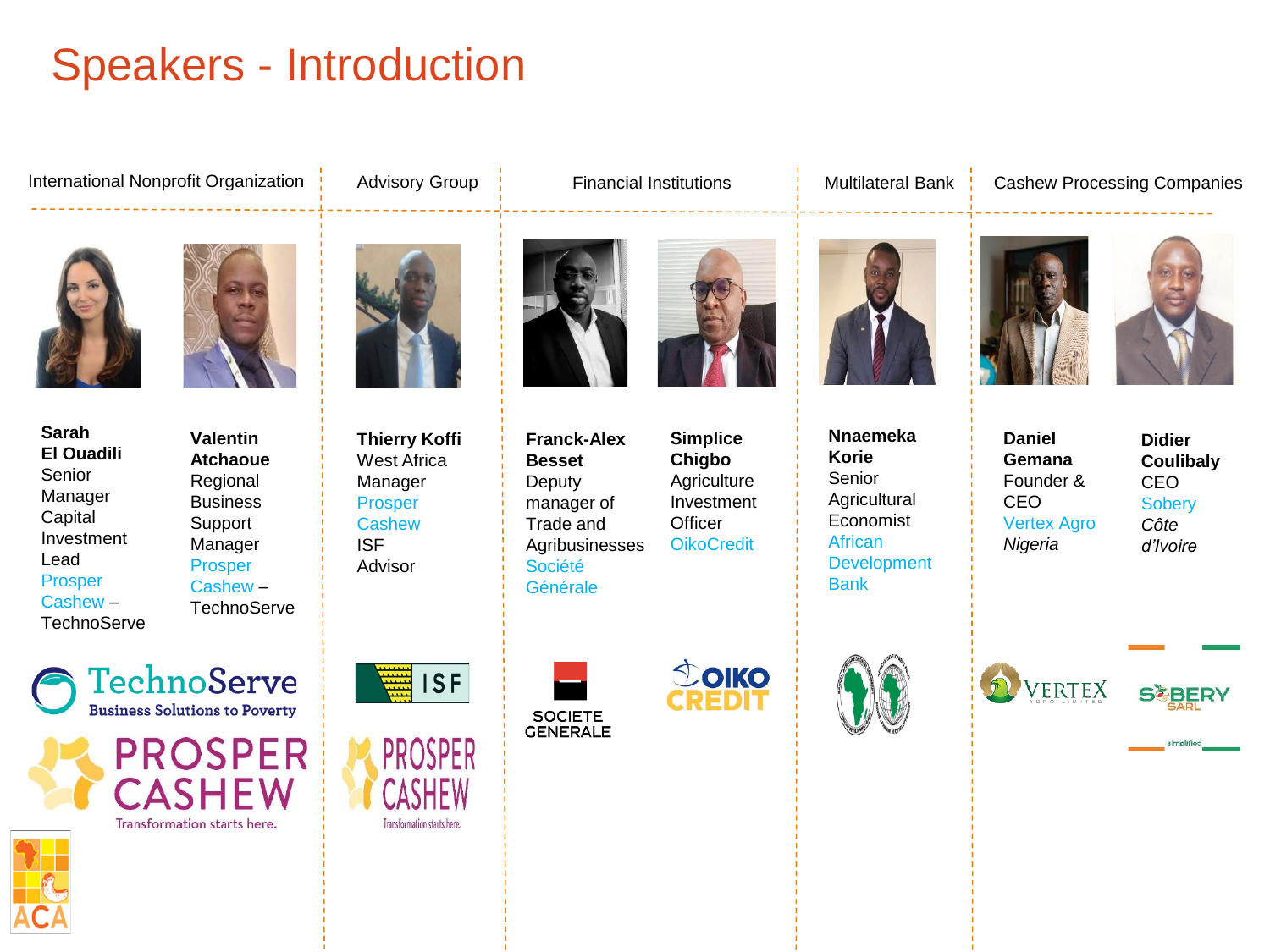# Agenda

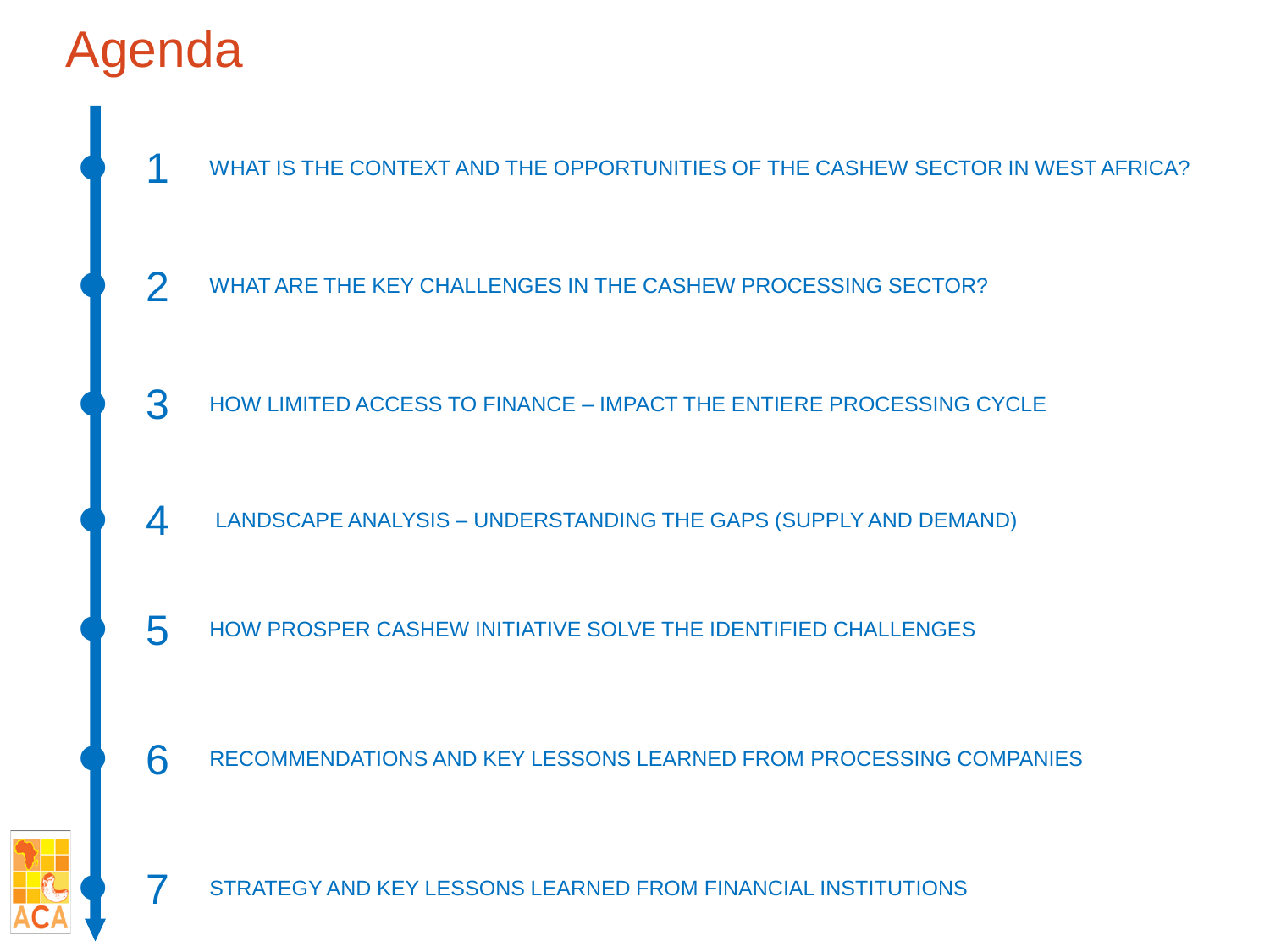### 1- Overview of the Cashew Industry – Opportunities *For West African economies*

#### *Context*

- Global cashew market valued at **\$12 billion** (1)
- Steady growth production over the past 4 decades
- **West Africa** accounted for 45% of RCN world production
- **Yet, less than 7%** of the RCN produced is processed locally
- The Region exports the majority of its RCN for processing in Asia

### *Key Opportunities*

- West Africa region is the largest RCN producer in the world
- Single-origin product improving endproduct traceability
- Proximity to European and American markets
- Enabling Environment : Strong public support, Financial Incentives (processing subsidies, tax exemption etc)



The Region has the right fundamentals to become the next largest exporter

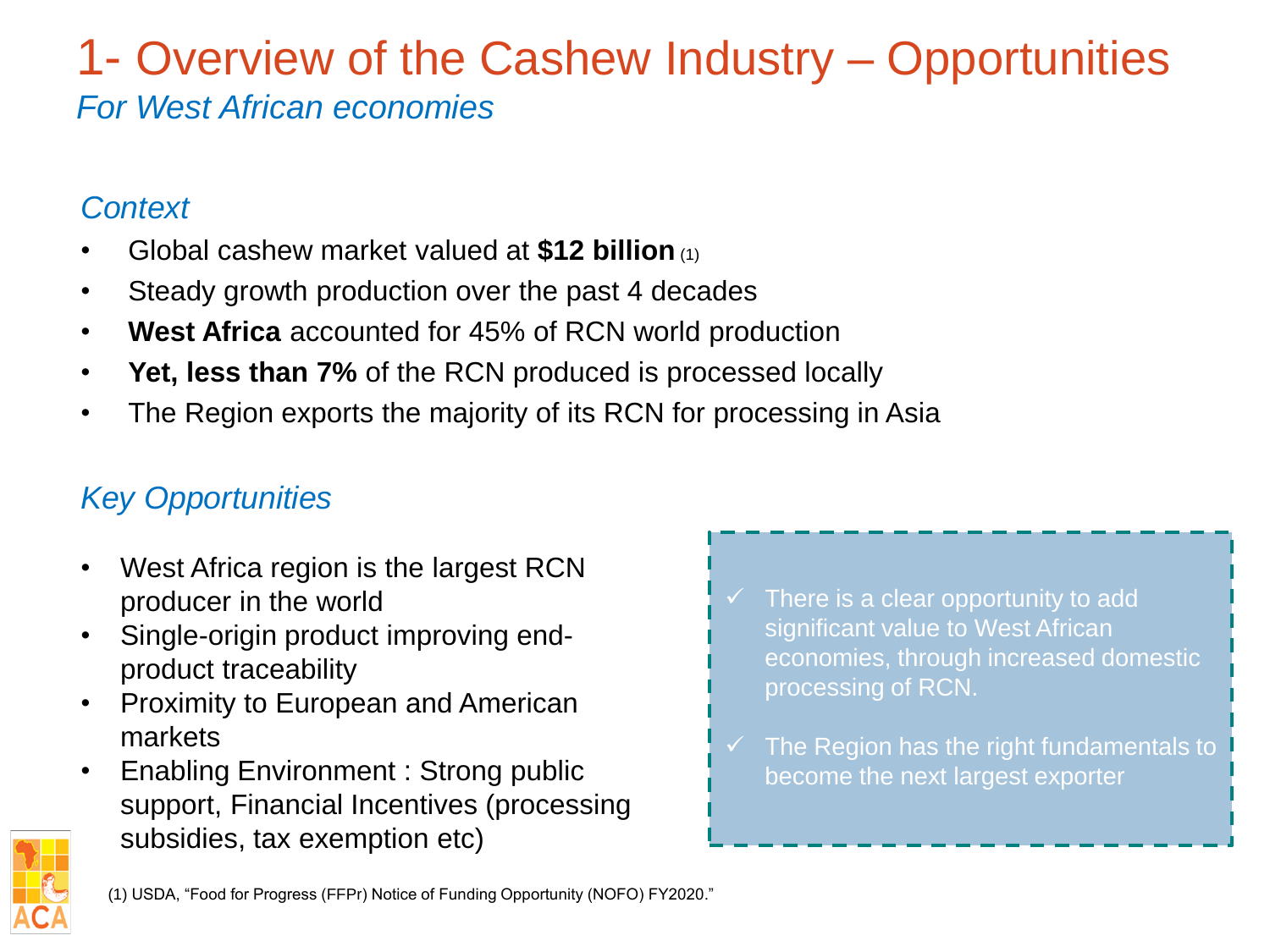## 2- Overview of Key challenges for cashew processors





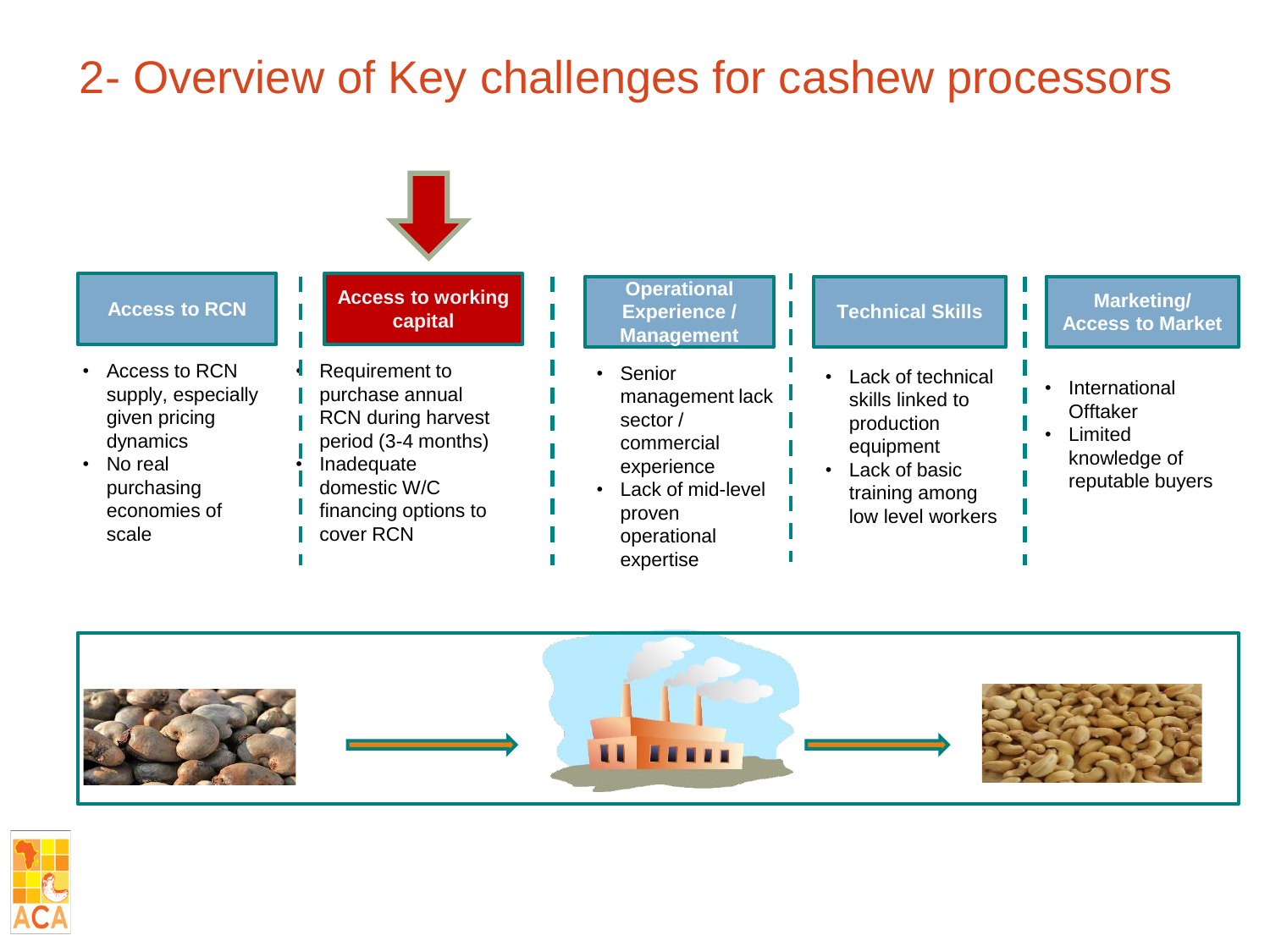## 3- Access to Finance – Impact on Processing Cycle

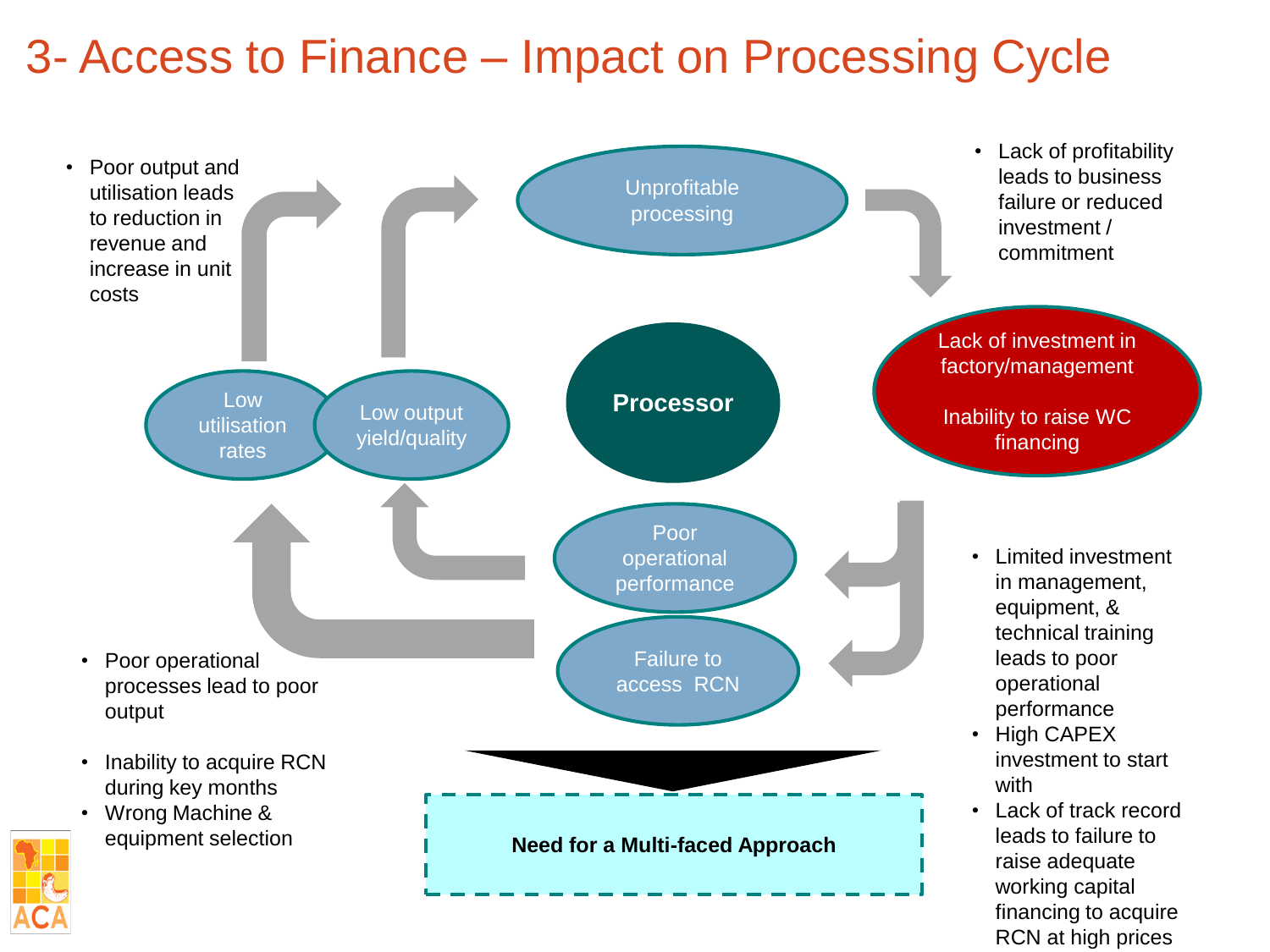## 4- Landscaping analysis: Understanding the Gaps on the Supply side

#### **Challenges for Financial Institutions**

|  | <b>Sector</b><br><b>Knowledge</b>             | • Financiers have limited knowledge of the cashew sector<br>Limited knowledge about how to evaluate and differentiate risks between traders and<br>$\bullet$<br>processors<br>Limited knowledge of reputable counterparties (buyers)<br>$\bullet$<br>• Poor knowledge of sector dynamic (price mechanism, fluctuation, quality of the products etc. |
|--|-----------------------------------------------|-----------------------------------------------------------------------------------------------------------------------------------------------------------------------------------------------------------------------------------------------------------------------------------------------------------------------------------------------------|
|  | <b>Performance</b><br><b>History</b>          | • Limited industry/processors track record<br>Industry tainted with history of non-performing loans<br>$\bullet$<br>Some processors have gone out of business leading financiers to view the sector as<br>unsustainable                                                                                                                             |
|  | <b>Limited</b><br>guarantee<br><b>support</b> | Lack of guarantee fund or risk sharing mechanism in the cashew industry, that would<br>$\bullet$<br>help reduce investor credit exposure and encourage them to unlock additional source<br>capital                                                                                                                                                  |
|  | <b>Lack of</b><br>technical<br><b>support</b> | The financiers are rarely supported by a technical partner to help de-risking the credit<br>$\bullet$<br>facilities. The TA partner would be able to assess the quality of equipment for a good yield,<br>assess certification, train technical and management teams to increase performance                                                        |
|  | <b>Price</b><br>Volatility                    | Difficulty for FIs to assess future cash flows as sourcing and selling price have been<br>highly volatile                                                                                                                                                                                                                                           |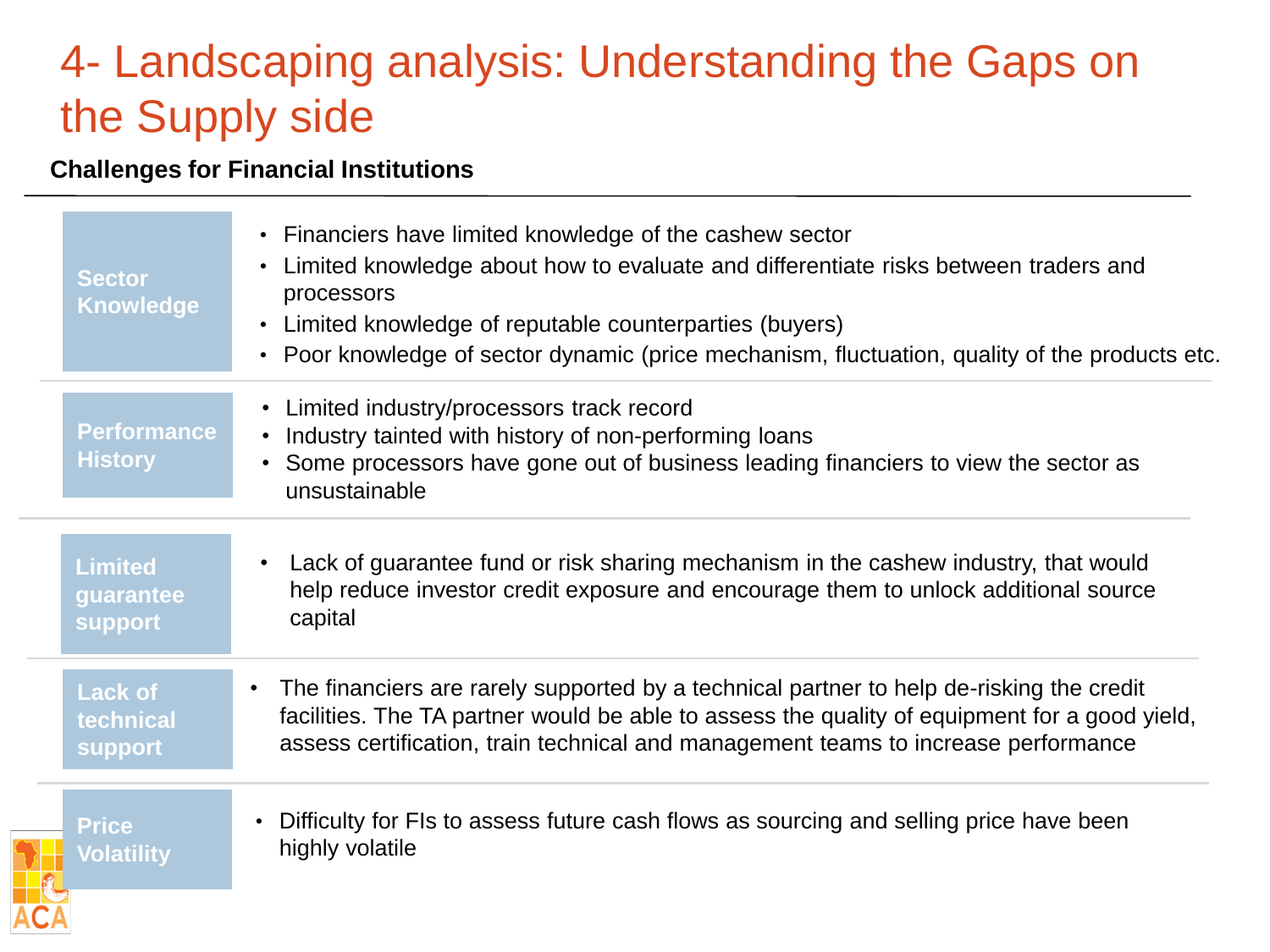### 4- Landscaping analysis: Understanding the Gaps on the Demand side

#### **Challenges for cashew processors**

| <b>Disbursements</b>   | • Financiers often disburse funds in timeframes that do not fit processors' needs<br>Most processors express a pressing need for working capital at the beginning of the<br>season. However, lenders are not timely in the disbursement of funds which, given high<br>fluctuation of RCN prices, can have a significant impact on their sourcing cost and<br>ultimately on margins |  |
|------------------------|------------------------------------------------------------------------------------------------------------------------------------------------------------------------------------------------------------------------------------------------------------------------------------------------------------------------------------------------------------------------------------|--|
|                        |                                                                                                                                                                                                                                                                                                                                                                                    |  |
|                        | • Collateralizing assets is very challenging                                                                                                                                                                                                                                                                                                                                       |  |
| <b>Collateral</b>      | • Real estate assets are sometimes not officially registered and a mortgage<br>as collateral is very expensive                                                                                                                                                                                                                                                                     |  |
|                        |                                                                                                                                                                                                                                                                                                                                                                                    |  |
| <b>Processing Cost</b> | • Processors have to face relatively high cost of production, estimated \$150 higher<br>to India & \$200 higher than Vietnam                                                                                                                                                                                                                                                       |  |
|                        | • Importance of high utilization rate – access to enough capital to secure RCN                                                                                                                                                                                                                                                                                                     |  |
|                        |                                                                                                                                                                                                                                                                                                                                                                                    |  |
|                        | • High interest rates especially in Ghana and Nigeria                                                                                                                                                                                                                                                                                                                              |  |
| <b>Interest Rates</b>  | Most processors claim that they are unable to grow due to high cost of financing                                                                                                                                                                                                                                                                                                   |  |

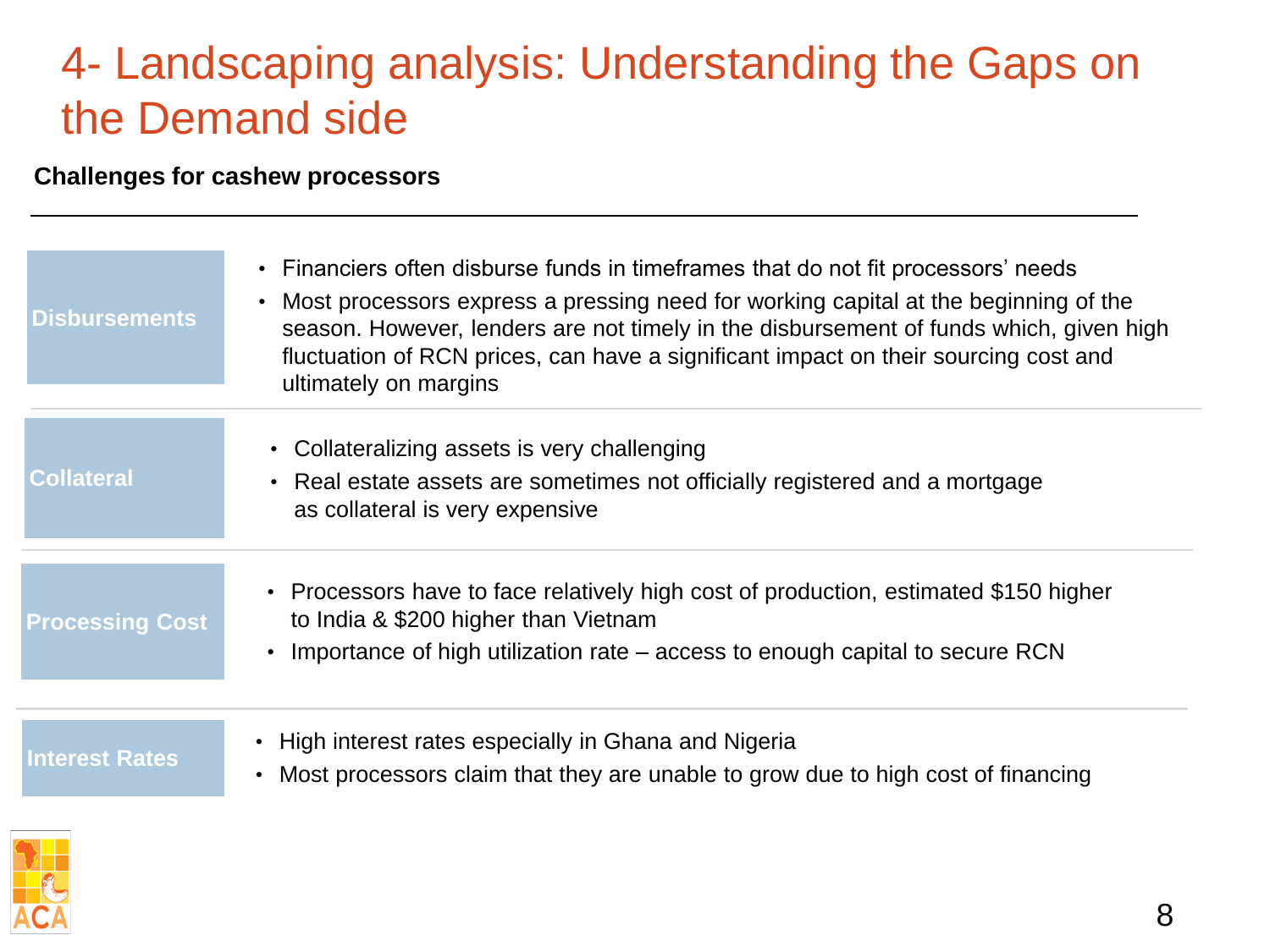# 5- Prosper Cashew Initiative – Theory of Change

West Africa has the right fundamentals to become the next large exporting region of cashew kernels, especially if enabled by access to Technical expertise, appropriate Capital & Market access

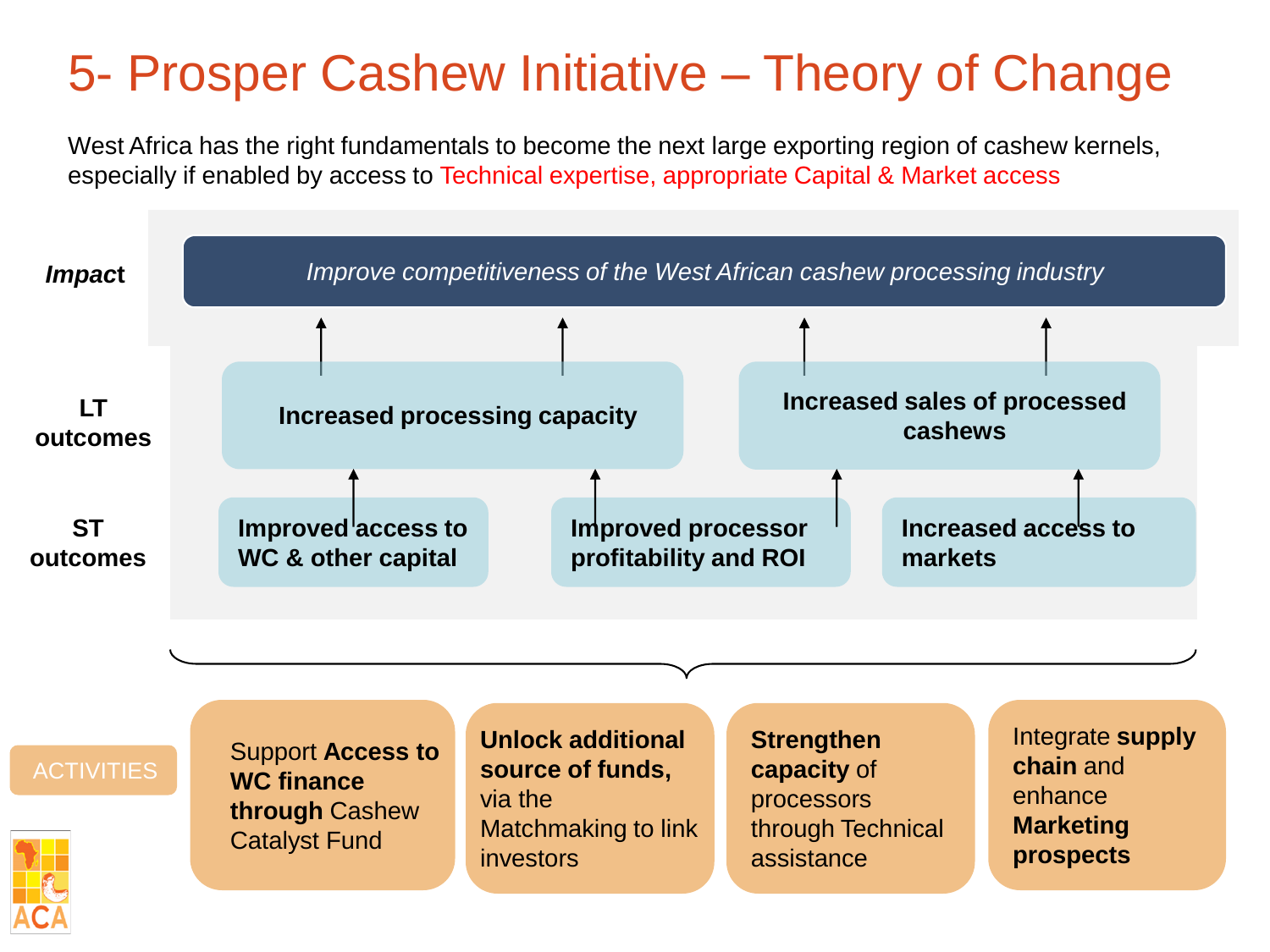## 5- Prosper Cashew – Components

#### **All 4 Prosper Cashew components seek to create an ecosystem that catalyzes processed volumes**







**Aariculture** 

**Consortium:**



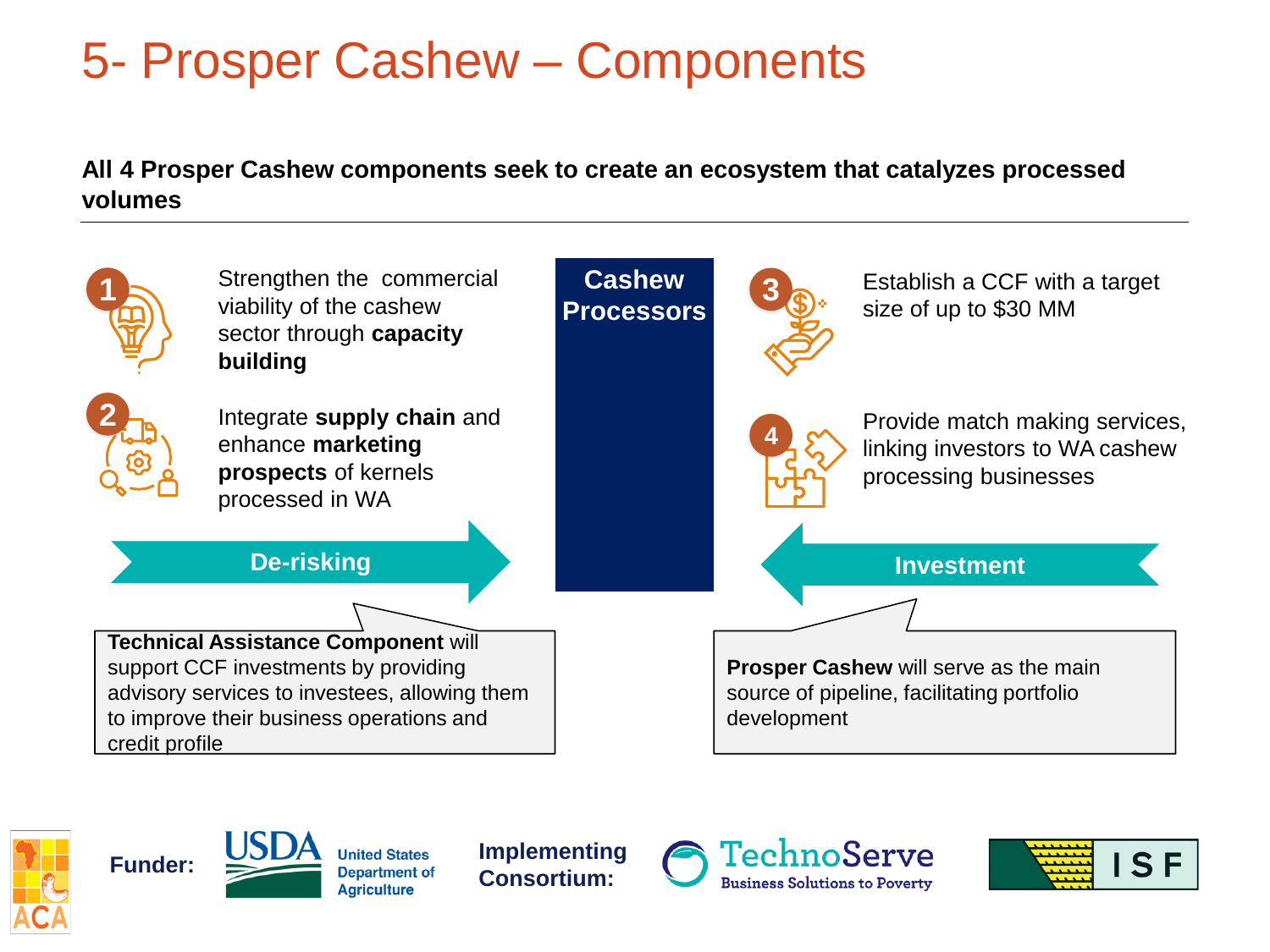## 6- Panel Discussion with Processors - Topics

1/ Presentation of your Company profile (VERTEX and SOBERY) – Overview of activities (Country of operations, processing capacities etc);

2/ Global experience with commercial banks, equity funds, etc to raise capital;

3/ What are your most recurring challenges when submitting your financial request?

4/ What are the most adequate and needed financing instruments to ensure strong and sustainable operational processes?

5/ What are your key lessons learned when negotiating credit loans and your recommendations for financial service providers to make these operations successful for both parties